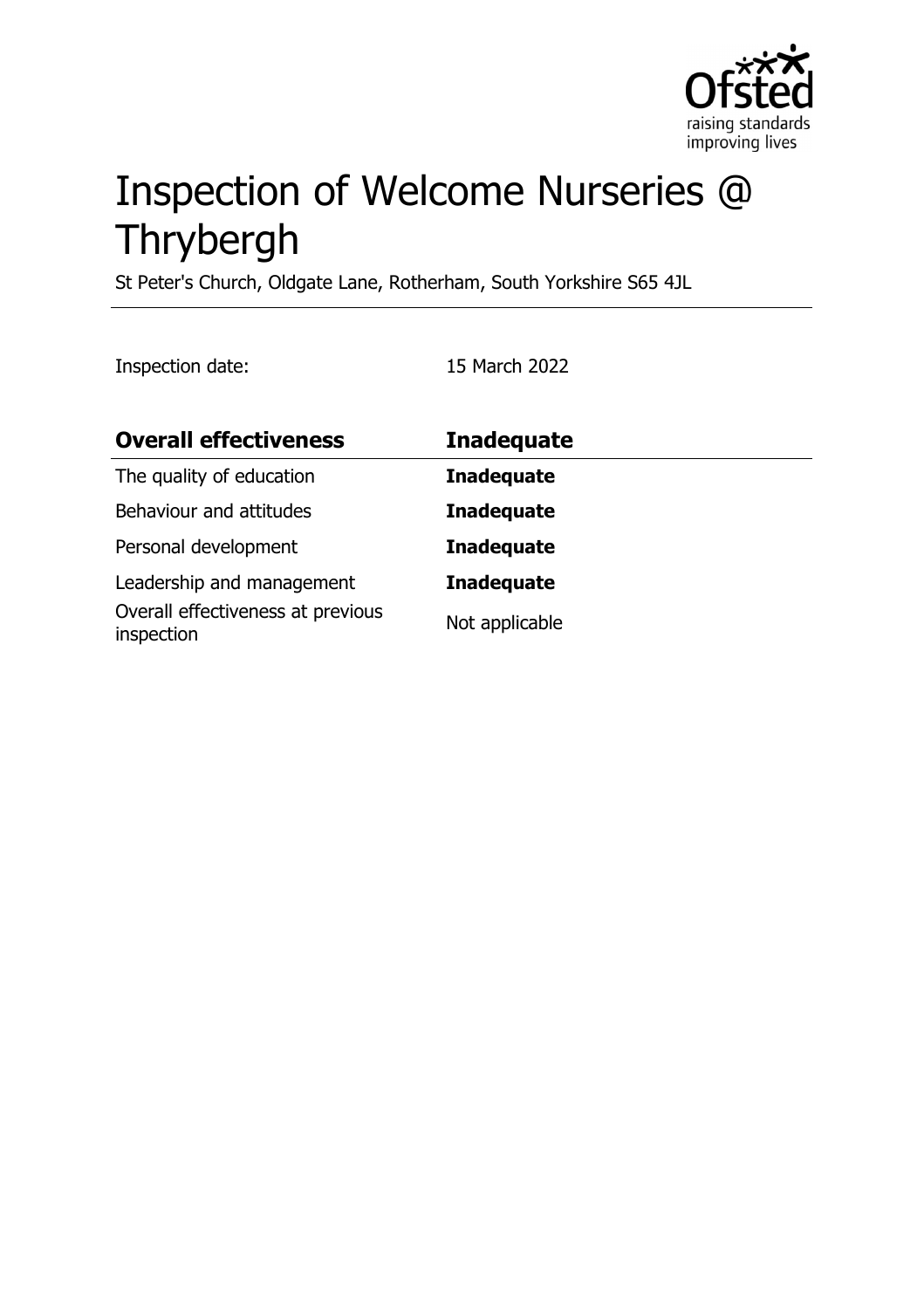

# **What is it like to attend this early years setting?**

## **The provision is inadequate**

Despite weaknesses in the nursery provision, children arrive happily at the nursery and are greeted by warm, kind and caring staff. Most children show good levels of confidence, which shows that they feel safe and secure. Where children require more emotional support because they are new to the nursery, staff are forthcoming with offering comfort to help them to settle quickly.

Staff support children's communication skills, for example, by singing songs and reading stories to them. Babies explore sand and toddlers use nets to fish for crabs. Older children write letters in salt. They talk to staff about going to the hairdressers and having birthday parties. However, children's levels of engagement and concentration are generally low because activities lack sufficient interest or challenge. Therefore, children, including those in receipt of extra funding, do not make good enough progress.

Children's behaviour is good. They learn how to be patient when they want to play with the same toy that another child has. They learn to take turns and be polite to each other. In group time, some children count to 20 with staff and their peers and celebrate their achievements with their friends.

# **What does the early years setting do well and what does it need to do better?**

- $\blacksquare$  Staff are well qualified and enthusiastic. They provide activities that they think children will enjoy. However, these activities are poorly planned and often lack purpose and challenge. At times, staff are unclear of what they want children to learn. They miss opportunities to extend children's knowledge and understanding to help them develop the skills they need for their future learning.
- $\blacksquare$  The manager and staff support children with special educational needs and/or disabilities (SEND). They work with parents to complete referral forms to initiate involvement from other professionals. Support plans are put in place. However, children with SEND are not encouraged to take part in activities and are not spoken to by staff for long periods. Consequently, during story time, children with SEND wander around the room, roll on the floor and knock over chairs. As a result, these children struggle to engage, and their needs are not consistently met. This means that they are at risk of falling further behind in their development.
- $\blacksquare$  Key persons know children well. They help build settled relationships with children. However, key persons do not consistently ensure that children receive learning opportunities that are tailored to meet their individual needs. For example, they do not know what children can do or identify what the children need to learn next. Consequently, they do not plan suitable learning experiences to help all children make the best possible progress in their development. For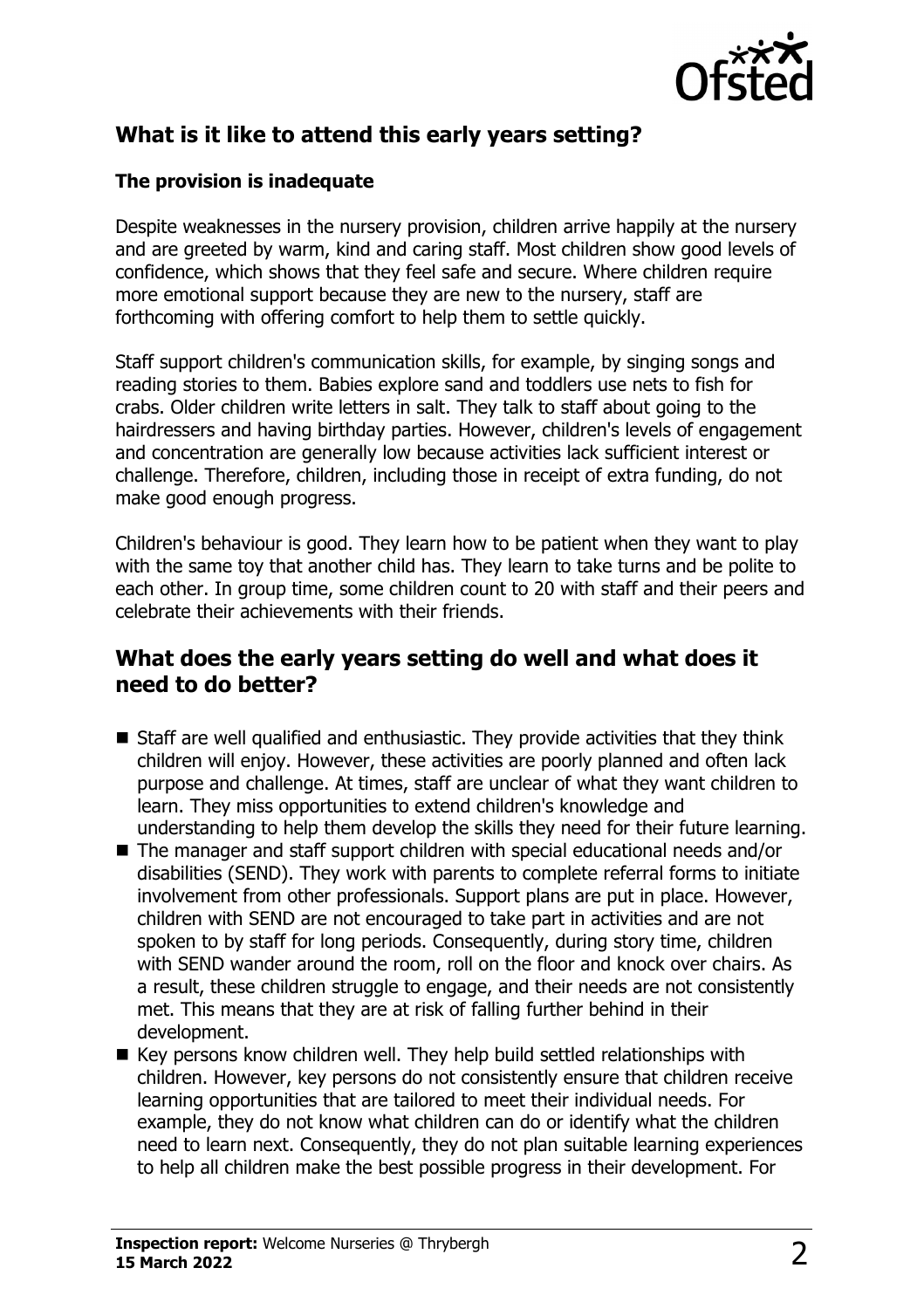

example, in the baby room, very young children are expected to take part in a dough making activity that is above their ability for their age and stage of development.

- $\blacksquare$  The provider makes sure that all staff keep their mandatory training up to date. The manager of the provision is new in post. The provider is supporting the new manager to identify the strengths and weaknesses of the provision and review systems for monitoring staff practice. There are some arrangements in place for the supervision and performance management of staff. However, these are not used effectively to improve the quality of staff practice to be consistently good across the nursery.
- $\blacksquare$  Staff promote healthy eating habits in the setting at snack times and lunchtimes. Children enjoy the sociable conversations that take place at these times. Children demonstrate appropriate levels of independence and self-care. With encouragement, they wash their hands before meals and pour their own drinks. Children have regular opportunities outdoors to develop their physical skills. However, there are safety concerns about the older children's play area.
- $\blacksquare$  Parents say that they are happy with the nursery and appreciate the daily feedback from staff. Parents appreciate the support that staff give them. They comment that staff are friendly and have helped develop their children's confidence.

# **Safeguarding**

The arrangements for safeguarding are not effective.

Staff know the signs that may indicate a child is at risk of harm. They understand how to identify and report concerns about a child or the conduct of a colleague. Staff are aware of some of the wider aspects of safeguarding, such as how to identify children who may be at risk of radicalisation. However, in the nursery outdoor area there is an old boat that is held up by joists and oil cans. In addition, there are metal fence post bases sticking out of the ground. Children can get easy access to these articles. Therefore, their safety is compromised.

# **What does the setting need to do to improve?**

#### **To meet the requirements of the early years foundation stage and Childcare Register the provider must:**

|                                                                                                   | Due date   |
|---------------------------------------------------------------------------------------------------|------------|
| remove dangerous items from the<br>outdoor area to ensure children's safety<br>is not compromised | 15/08/2022 |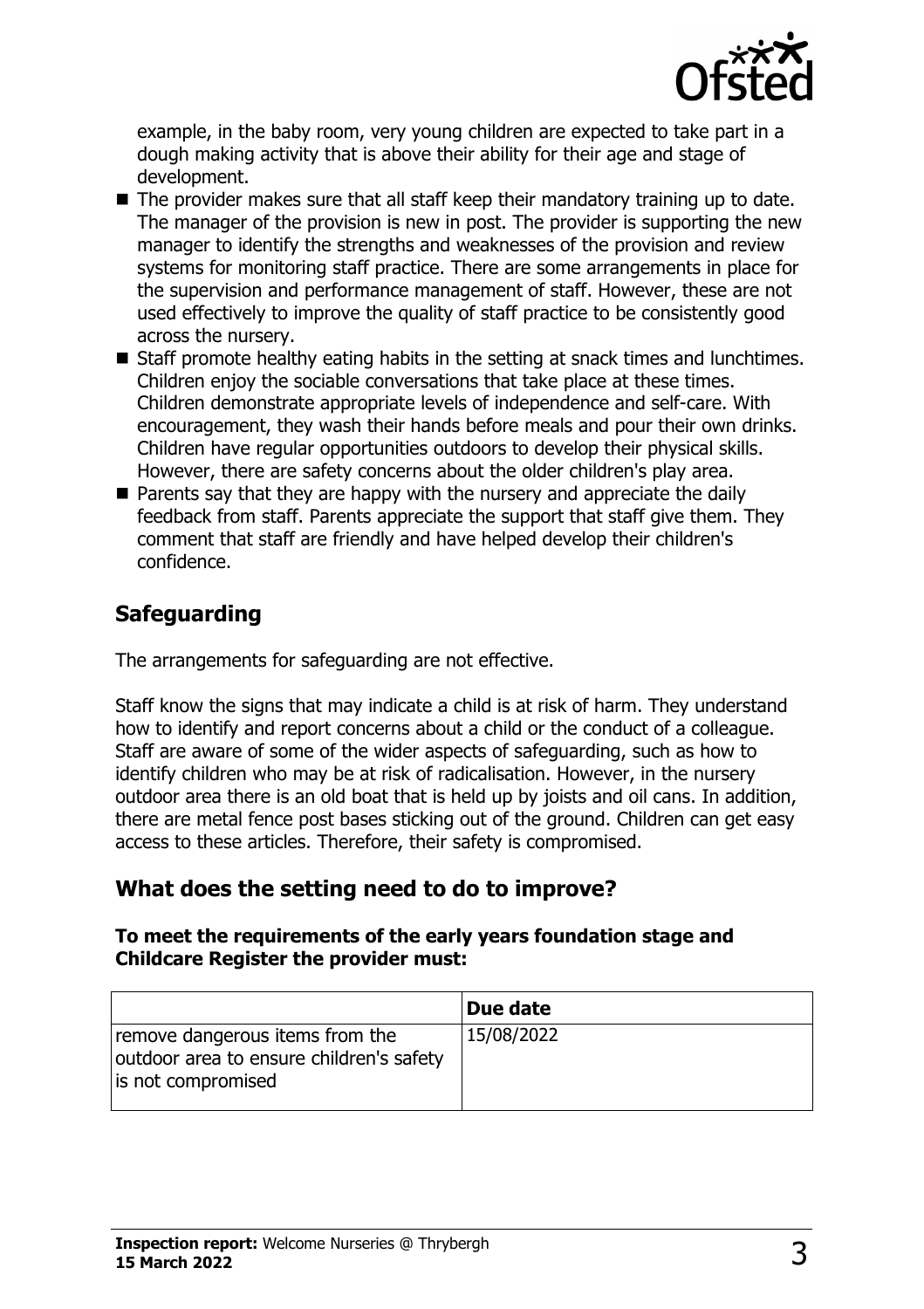

| ensure assessment is effective and make<br>better use of this information to create<br>and implement a well-planned curriculum<br>that ensures all children develop the<br>skills needed for their future learning | 15/08/2022 |
|--------------------------------------------------------------------------------------------------------------------------------------------------------------------------------------------------------------------|------------|
| ensure staff provide good-quality<br>interactions and follow agreed education<br>plans for helping children with SEND to<br>make the progress of which they are<br>capable                                         | 15/08/2022 |
| improve the key-person system to<br>ensure that every child receives tailored<br>care and learning that meets their<br>individual needs                                                                            | 15/08/2022 |
| implement effective supervision for all<br>staff to ensure that they receive effective<br>coaching and support to strengthen their<br>practice and improve outcomes for<br>children.                               | 15/08/2022 |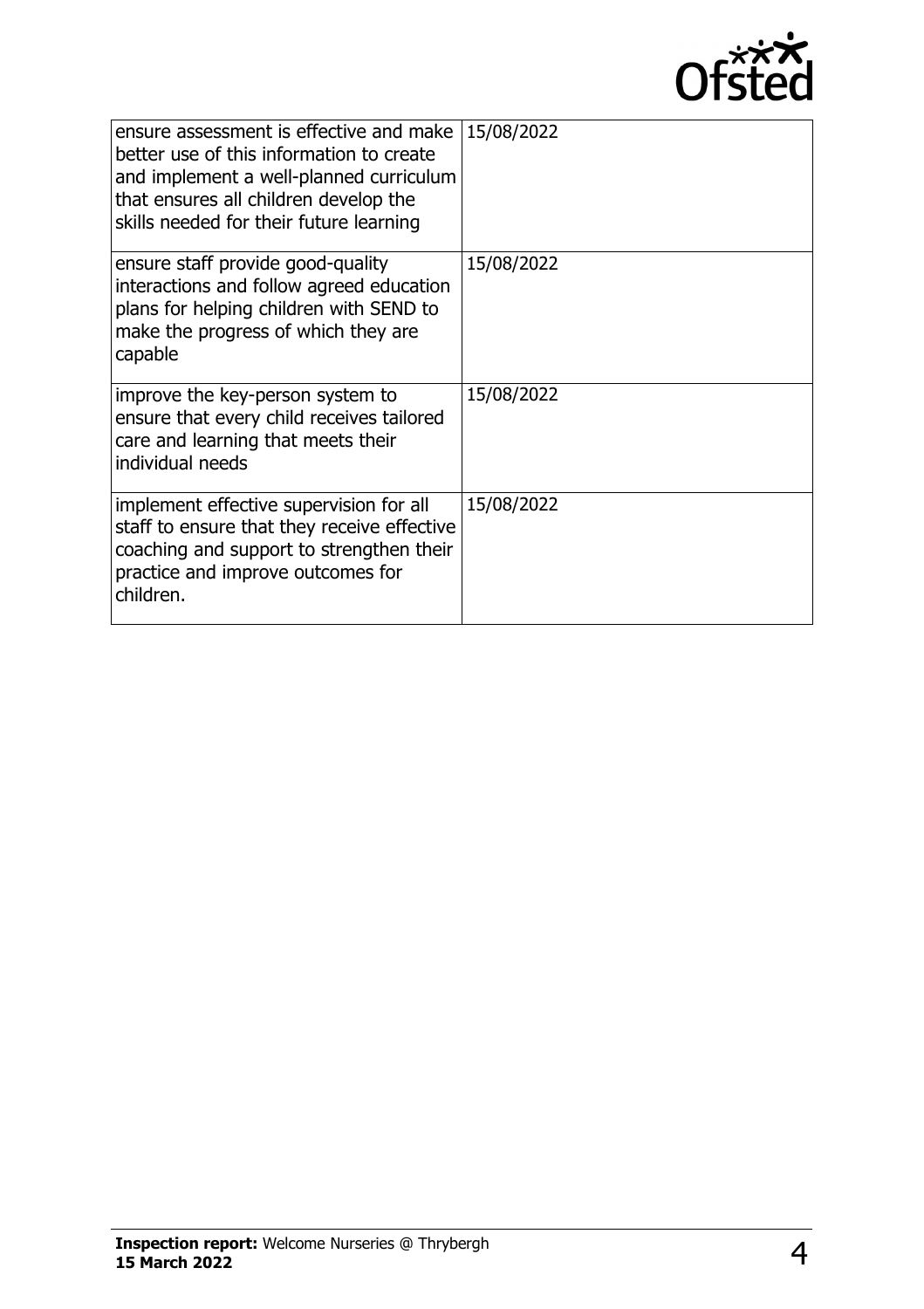

| <b>Setting details</b>                         |                                                                                      |
|------------------------------------------------|--------------------------------------------------------------------------------------|
| Unique reference number                        | 2652903                                                                              |
| <b>Local authority</b>                         | Rotherham                                                                            |
| <b>Inspection number</b>                       | 10225860                                                                             |
| <b>Type of provision</b>                       | Childcare on non-domestic premises                                                   |
| <b>Registers</b>                               | Early Years Register, Compulsory Childcare<br>Register, Voluntary Childcare Register |
| Day care type                                  | Full day care                                                                        |
| Age range of children at time of<br>inspection | $0$ to $4$                                                                           |
| <b>Total number of places</b>                  | 176                                                                                  |
| Number of children on roll                     | 115                                                                                  |
| Name of registered person                      | <b>Welcome Nurseries Ltd</b>                                                         |
| Registered person unique<br>reference number   | 2576357                                                                              |
| Telephone number                               | 01709 911911                                                                         |
| Date of previous inspection                    | Not applicable                                                                       |

# **Information about this early years setting**

Welcome Nurseries @ Thrybergh re-registered in 2021. The nursery employs 20 members of childcare staff. Of these, 17 hold appropriate early years qualifications at level 3 or above. The nursery opens from Monday to Friday, all year round. Sessions are from 7.30am until 6pm. The nursery provides funded early education for two-, three- and four-year-old children.

# **Information about this inspection**

#### **Inspector**

Ruth Moore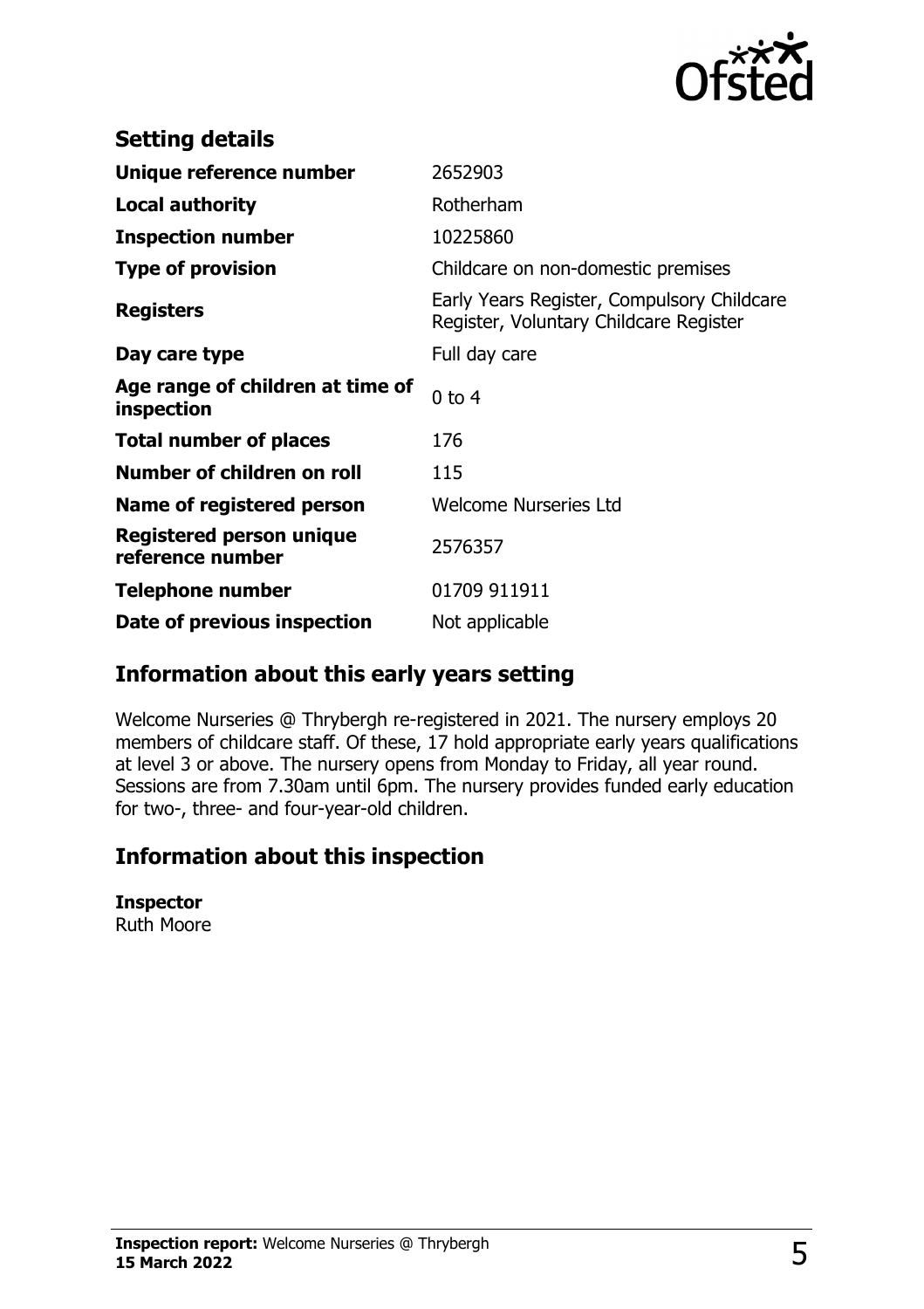

### **Inspection activities**

- $\blacksquare$  This was the first routine inspection the provider received since the COVID-19 pandemic began. The inspector discussed the impact of the pandemic with the provider and has taken that into account in their evaluation of the provider.
- $\blacksquare$  The inspection was carried out unannounced following the risk assessment process.
- $\blacksquare$  The manager joined the inspector on a learning walk across all areas of the setting to understand how the early years provision and the curriculum are organised.
- $\blacksquare$  The inspector held a meeting with the nursery manager and looked at a sample of the setting's documents. This included evidence of staff suitability and training.
- $\blacksquare$  The special educational needs coordinator spoke to the inspector about how they support children with SEND.
- $\blacksquare$  Children spoke to the inspector about their friends and what they like doing at nursery.
- $\blacksquare$  The inspector completed a joint observation with the nursery manager.
- $\blacksquare$  The inspector spoke to a number of parents during the inspection and took account of their views.

We carried out this inspection under sections 49 and 50 of the Childcare Act 2006 on the quality and standards of provision that is registered on the Early Years Register. The registered person must ensure that this provision complies with the statutory framework for children's learning, development and care, known as the early years foundation stage.

If you are not happy with the inspection or the report, you can [complain to Ofsted](http://www.gov.uk/complain-ofsted-report).